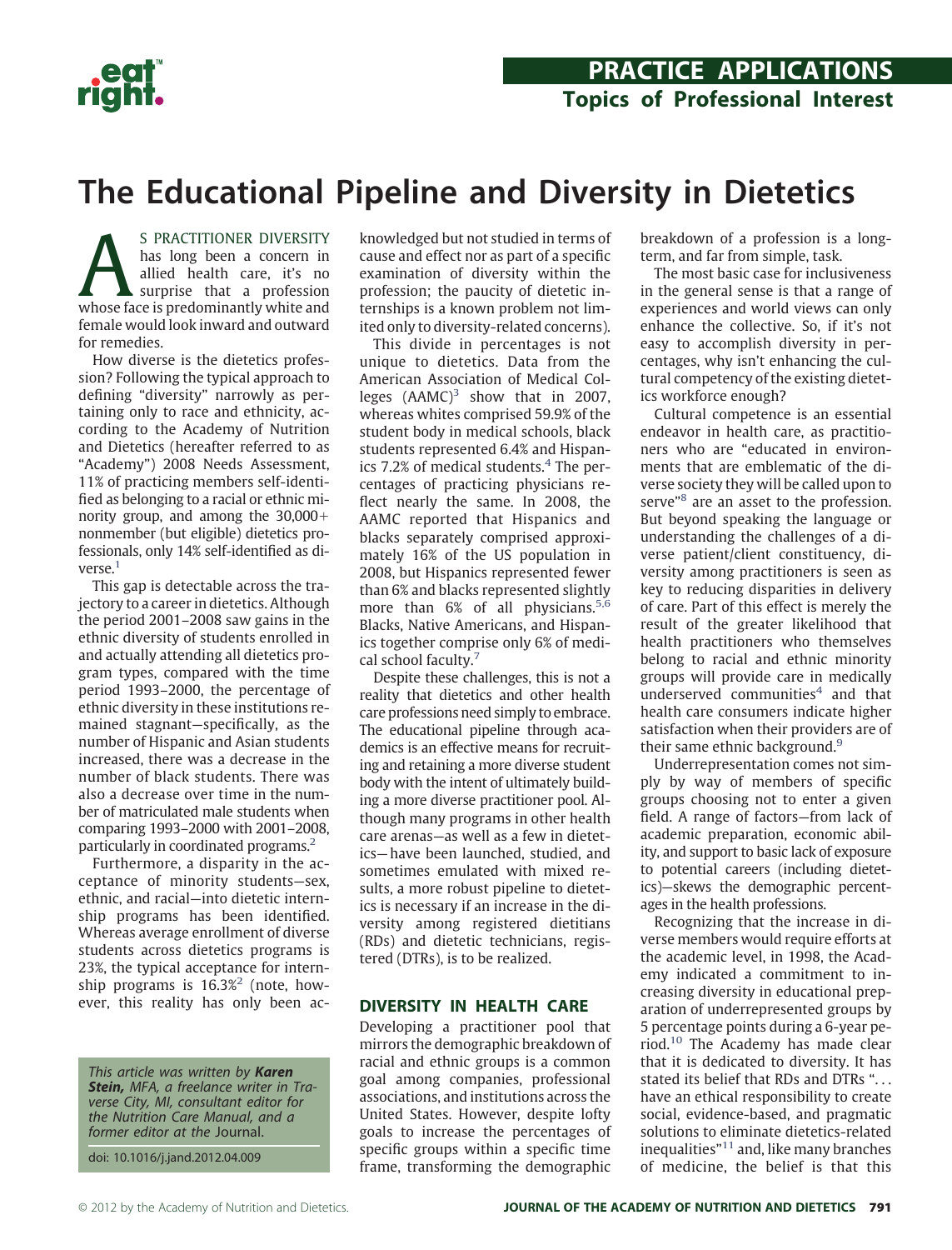outcome can be achieved with a more diverse membership.

The Academy has also supplemented this philosophy with action. Among other activities, the Academy has issued an official Diversity Philosophy statement, developed the Diversity Mentoring Toolkit, $11$  supported the creation of Member Interest Groups, founded the Diversity Action and Diversity Leaders Program awards, generated extensive cultural competency resources, and included pan-ethnic images in Academy messaging.[12](#page-6-10) But the goal to increase the percentages of minority practitioners has not yet been realized—in fact, progress to date has been relatively minimal. $13$ 

### **WHAT IS THE EDUCATIONAL PIPELINE?**

The educational pipeline in general terms is an integrated system of institutions, from primary schools to universities, that seeks to attract students to college with a goal of augmenting the percentage of skilled, knowledgeable individuals in the workforce.<sup>[14](#page-6-12)</sup> The emphasis in the general educational pipeline is on the socioeconomics of education— by involving the community, businesses, and parents—and on funding low-income school districts to foster improvement in basic academic skills and assisting first-year college students in attaining academic success. The goal is to capitalize on the economic benefits of the higher salaries and lower need for social service re-sources among college graduates.<sup>[14](#page-6-12)</sup>

When speaking of the educational pipeline for professions, however, the emphasis is on programming to generate early interest among students from underrepresented groups who receive early exposure to professions to generate future interest in selecting those professions as a career as they move through K-12 and on to college. The Academy has noted that active, committed participation within academia is crucial for addressing the low percentages of diversity in dietetics. "The pipeline for ensuring the training of minority students rests largely within academia and, therefore, providers of dietetics education play a crucial part in providing training and opportunities for cultural awareness that ultimately reduce health disparities.["15](#page-6-13)

Frequently these programs are used as the potential means for increasing diversity (often defined in racial and ethnic terms) in a given profession. However, targeting specific students along the pipeline is not as easy as setting forth a quota for a specific number of people of a specific group and then taking the messaging to the schools. The disparity stems, in part, from a smaller pool of students of color moving past a high school–level education. From 1987 to 2006, among the 82% of individuals aged 18 to 24 who had completed high school, Hispanics had a graduation rate of 68% and blacks a rate of 76% compared with 87% of whites. $4$ 

Although diversity initiatives frequently focus on race and ethnicity, socioeconomic status is the major predictor of college readiness. Historically, low-income students have struggled more often in academics for various reasons, including family support. In 2006, only 10% of parents oflow socioeconomic status believed their adolescent children were suited for college attendance. Furthermore, without accounting for risk factors that affect college readiness (eg, parental involvement, family structure), according to data published in 2001, only 29% of students of low socioeconomic status demonstrated the minimum qualifications for college.<sup>16</sup> Comparatively, middle-income families have a higher likelihood of orienting their children for college readiness with extracurricular activities, out-ofschool academic enrichment activities, and discussions in the home geared toward building critical thinking skills.<sup>16</sup>

Consider this added layer of complexity when reflecting on what prevents certain groups from following the path through undergraduate education and toward medical and allied professions. Among students attending the top 146 US colleges, only 10% are from families in the bottom 50% of the income distribution in the United States.<sup>17</sup> High schools with a large population of low-income students cannot offer the research opportunities, collaboration with community-based health facilities, and partnerships with university-level health professionals and they lack the staff to adequately advise these students on the possibility of such careers. For the students who do demonstrate an interest in math and science, discouragement from enrollment in college-preparatory and honors classes is not uncommon—at the same time that the interest of their peers in these subjects declines<sup>17</sup>-and they are unable to develop the necessary skills for rigorous advanced study.<sup>18</sup> Frequently this outcome is because of substandard science programs in the schools, resulting from the lack of skilled science teachers.<sup>18</sup>

Additional academic challenges that underscore the need for the pipeline include the following<sup>16</sup>:

- negative perceptions of college attendance among peer groups;
- negative perception of college attendance among parents, often based on limited financial resources;
- substandard academic preparation, particularly in science and math;
- lack of support among teachers and guidance counselors who have lower academic expectations of minority and low-income students and who believe not all students are capable of collegiate preparation; and
- unfamiliarity with and inadequate guidance through the college planning, application, admissions, and financial aid processes.

Therefore, if the profession wishes to augment the numbers of underrepresented minorities, it must be noted that supporting these particular students early on and consistently throughout their educational experience is paramount.

## **THE NEED FOR A PIPELINE TO DIETETICS**

Given that the dietetics profession is predominantly white and female (in fiscal year 2010, 85.3% of the total membership, 71,800 at that time, reported being white and 14.7% reported being "diverse["19\)](#page-6-17), organizational focus on diversity in the profession has been on underrepresented minorities and men (not typically identified in the path to diversification). This focus has been evident since as early as 1984, when the Study Commission on Dietetics noted that even in the absence of actively restricting other racial groups and men from entering the profession, little ef-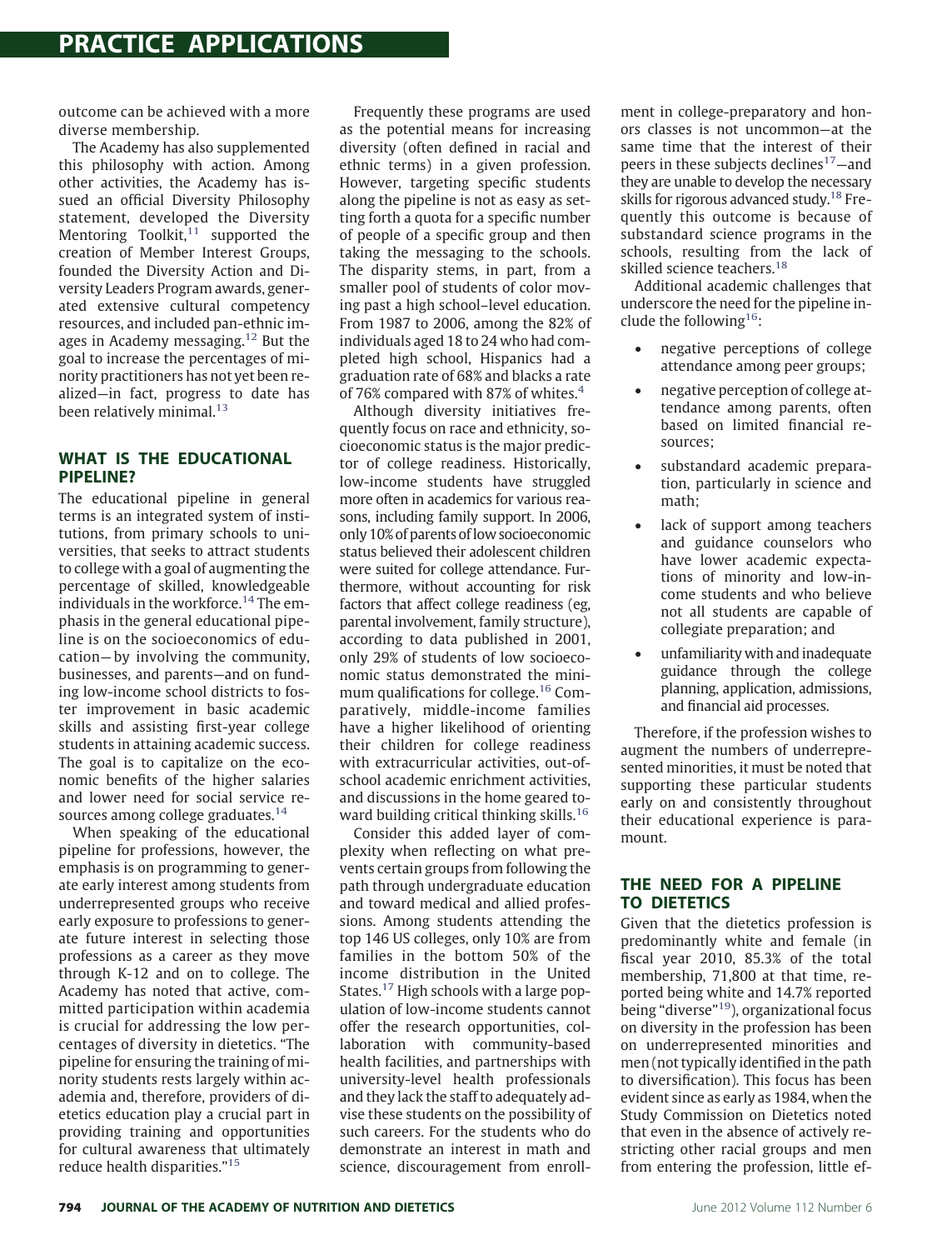fort had been made to encourage their recruitment[.20](#page-6-18) Gains in percentages have been made. Although fewer than 5% of RDs in 2007 were black,<sup>9</sup> this percentage marks an increase from 2.5% in 1997[.21](#page-6-19)

Barriers to entering the profession are not necessarily related to existing percentages of diversity. A 2008 survey of students attending Virginia Polytechnic Institute and State University noted that, "The impact of the lack of diversity in dietetics was mixed among survey participants: some indicated that the lack of diversity in their future professions was not a turnoff to entering the field—in fact, a lack of diversity was perceived by some as an opportunity to serve as a role model for others; others, however, believed the lack of diversity in the classrooms, career fairs, and advisory boards was noticeable and negative."[9](#page-6-7) The rigorous science required in academic dietetics was not identified as a problem for students who participated in this survey—rather, the identified negative was the requirement for additional training and education beyond the bachelor's degree, as it could postpone their ability to earn a salary, pay off student loans, and build a career.<sup>[9](#page-6-7)</sup>

The extension of the pipeline to K-12 is particularly necessary in the interest of recruiting students to dietetics. The decision to begin the academic path toward a career in dietetics is frequently made while enrolled at an undergraduate institution or when older than 21 years[.20](#page-6-18) Among 1,695 dietetics students throughout the United States who completed a self-administered questionnaire regarding career selection, 55% noted their career decision was made in college and 10% noted that work experience later in life had influ-enced their decision.<sup>[20](#page-6-18)</sup> In a 2000 study that explored minority recruitment in dietetics<sup>21</sup> by way of telephone surveys of RDs and DTRs, most participants suggested that the lack of men entering the field was the result of lower salaries and the stereotype of dietetics as a "women's profession." Racial and ethnic minorities were thought to be underrepresented because of concern regarding the difficulty of the academic requirements—as well as the perception that faculty responded to them with an implicit expectation that they would have academic difficulties—and

the belief that a salary in dietetics is ultimately not proportionate to the effort it took to attain the credentials. However, the most frequent suggestion was that among minorities, there is a knowledge gap regarding the field as a career itself.<sup>[21](#page-6-19)</sup> Indeed, in the survey at Virginia Polytechnic, students not pursuing a dietetics major noted that dietetics as a career option was not necessarily presented to them in their earlier years of schooling; participants suggested targeting recruitment efforts to middle school and high school students.<sup>9</sup>

### **THE CHALLENGE TO PIPELINE PROGRAMS**

Adding to the complexity of the need for pipeline programs is that although there has been a measured positive change in the number of underrepresented minority students attending college, this same outcome has not been noted in the number of college graduates. In the period 1976 to 2009, although the percentage of white students enrolled in college dropped from 83% to 62%, Hispanic students attending college increased from 3% to 12%; Asian/Pacific Islander students, from 2% to 7%; and black students, from 9% to  $14\%$ <sup>22</sup> However, the number of students actually graduating is far less. According to 2008 data, approximately three quarters of US high school stu-dents graduate within 4 years<sup>[23](#page-6-21)</sup> but only 50% of college students graduate within 6 years—for example, 33% of students at the University of Massachusetts, fewer than 41% at the University of Montana, and 44% at the University of New Mexico graduate within 6 years<sup>24</sup> – and only 39% of adults ages 25 to 39 years have received a postsecondary degree. $23$ 

Pipeline programs are generally underfunded. TRIO and GEAR UP, two federal pipeline programs that focus on college preparation for low-income students, received only \$1.1 billion (combined) in 2011 in the federal budget, compared with \$35 billion budgeted for Pell grants, which are given to students already enrolled in institutions of higher learning[.16](#page-6-14)

In fact, academic enrichment programs for underserved student populations are frequent targets for budgetary cutbacks[.17](#page-6-15) Pipeline programs targeting K-12 through college students in health profession programs saw steep

declines in their national funding from fiscal year 2004 to fiscal year 2006. For example, the Health Careers Opportunity Program, which provides academic and psychosocial support, career shadowing, scholarships, and stipends for K-12 and undergraduate students pursuing a degree (or potential degree) in allied health, saw funding drop from \$36,160,000 in 2004 to \$3,957,000 in 2006, while health education and training centers that offer academic support and community partnership building along the K-12 through faculty pipelines saw their funding cut from \$3,851,000 in 2004 to \$0 in 2006. And Centers of Excellence, which provide academic and financial support along with professional opportunities for K-12 through college students, health professionals, and faculty, saw the total number of award recipients drop from 34 institutions to four institutions from 2005 to 2006.<sup>25</sup>

The skyrocketing cost of higher education—medical school in particular—is a significant deterrent for underrepresented minority and low-income students. In 2003, the average medical school debt was slightly more than \$109,00018; in 2007, this number had jumped to  $$137,500.<sup>26</sup>$  $$137,500.<sup>26</sup>$  $$137,500.<sup>26</sup>$  Thus, these students will often select careers where financial stability is more easily and quickly attainable.

Also at issue is that affirmative action programs have been largely challenged in the courts, although with mixed results. Several states, including California, Nebraska, and Michigan, have effectively banned race-based collegiate admissions (and the US Supreme Court announced in February 2012 that it will hear an anti-Affirmative Action challenge from Texas). The courts, in determining whether race-based policies are constitutional under the Equal Protection Clause (14th Amendment), weigh against the legal standards of whether there is a compelling state interest to do so (that is, if it serves a legitimate and highly substantial governmental interest) and whether the program has been narrowly tailored based on necessity (viable alternatives considered), flexibility (race is only one of many factors considered), burden (if nonminorities are not unduly affected by the program), and periodic review (to ensure race continues to be an important factor over time). $27$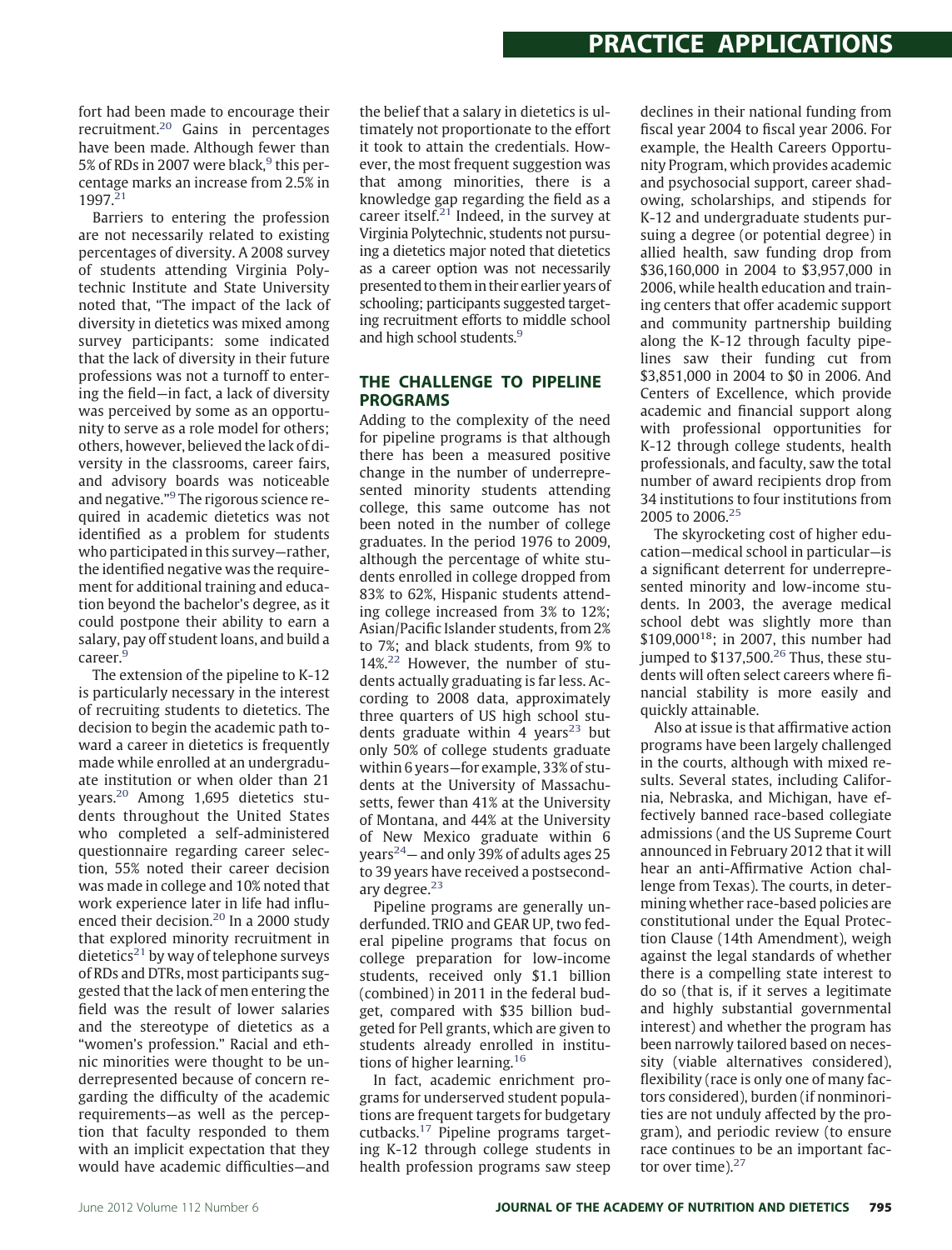The impact of these challenges has been measurable. In California, which successfully banned race-based admissions in 1996, there were immediate effects noted. Whereas California medical schools had accepted 233 minority residents in 1993, the number dropped to 157 in 1997 and 156 in 2001.<sup>[27](#page-6-25)</sup> The college admissions for students of color continued to drop across the board. At California universities overall, between academic years 2002–2003 and 2003– 2004, the decline in admissions for black, Native American, Hispanic, and Asian students were 15%, 9.2%, 3%, and 2%, respectively[.28](#page-6-26)

Affirmative action decisions should not have any bearing on pipeline programs. In fact, "there is not a specific body of equal opportunity case law that addresses the admission/selection of racial and ethnic minorities to precollege, outreach, pipeline, or preprofessional admissions programs"—particularly because the US Department of Education itself deems such programs to be enriching to the collegiate applicant pool by preparing more individuals to reach academic success.[27](#page-6-25) Yet, many higher education officials and attorneys believe such rulings do apply to pipeline programs and so there has been increasing caution around the administration and funding of these programs.[27](#page-6-25)

Frequent barriers to the success of pipeline programs that target diversity in science and health professions are as follows $17$ :

- Programs are brief and target a large number of students.
- Individual mentoring and personalized counseling are minimal.
- Program structures do not provide students with direct access to college life, professionals working in the field, or university resources.
- Lack of long-term support for the students once they have completed the program.
- Despite the best outcomes resulting from targeting students early in their academic trajectory, some programs focus on undergraduate students already in the higher education system.

A 2003 study of 92 underrepresented minority students—14 college students and 78 dental school students of varying socioeconomic statuses attending six colleges in four regions of the United States—noted that poor advising to help them prepare for the dental school application and lack of outreach from the schools themselves had had a negative effect on their experience. African-American students particularly felt isolated, with limited resources and unsupportive, nondiverse faculty in what they termed a "white environment."[29](#page-6-27) A 2006 follow-up study with 31 recent graduates with a dental practice (underrepresented minorities and not), deans, advisors, professors, and pipeline project directors sought to determine whether the concerns revealed in 2003 had been adequately addressed. Participants in the 2006 focus group believed that pipeline programs were addressing shortages of underrepresented minorities in dental schools but acknowledged that the lack of funds would not likely sustain the improvements in the long term.<sup>29</sup>

### **A SAMPLING OF PIPELINE PROGRAMS**

Associations frequently launch pipeline initiatives to reach out to underrepresented minorities and attract them to professions. For example, the American Medical Association's Doctors Back to School program<sup>7</sup> sends minority physicians and medical students to deliver presentations about studying for or practicing a career in medicine and to introduce professional role models to children at schools, community centers, or religious edifices. Participants are furnished with an action kit [\(http://](http://www.ama-assn.org/resources/doc/hit/doctors-back-to-school.pdf) [www.ama-assn.org/resources/doc/hit/](http://www.ama-assn.org/resources/doc/hit/doctors-back-to-school.pdf) [doctors-back-to-school.pdf\)](http://www.ama-assn.org/resources/doc/hit/doctors-back-to-school.pdf) that provides details regarding how to arrange and conduct such presentations. Although such programs are useful in exposing children to consideration of a career in medicine, it is the more intensive programs that play a defining role in both attracting students to the health professions and guiding them through the process of joining their ranks.

Although there is a general consensus that targeting students earlier than college—and perhaps earlier than high school—yields the most benefits from the pipeline, some programs do target students who have already enrolled in undergraduate programs. For example, the Sophie Davis School of Biomedical Education, $18$  a City University of New

York program, targets inner city college-age individuals for a 7-year joint program for procuring a bachelor of science and medical degree. Approximately half of the incoming students in this program are first-generation college attendees. By deemphasizing premedical studies and the Medical College Admission Test, students are encouraged to increase their knowledge and become more effective physicians (rather than studying as a means to an end) and early labeling as "medical students" improves motivation and dedication to the goal of becoming physicians. The program also includes a health center clinic in culturally and racially different communities across the five boroughs of New York City. In 31 years, from the program's inception to 2004, the program graduated 1,400 individuals (39% whites, 28% Asians, 25% blacks, 8% Latino; 60% female), with fewer than 1% of students failing to receive the degree in allopathic medicine (MD degree). $18$ 

There have been several longer-term pipeline programs that have sought to narrow the gap in minority/underserved population practitioner percentages and that have had varying degrees of success.

The Association of American Medical Colleges Project 3000 by 2000, launched in 1991, with the ultimate goal of adding 3,000 underrepresented minorities to the medical school. This number was based on the proportion of minorities in the United States at that time; when the program launched, there were 1,584 minorities attending medical schools.[30](#page-6-28) Reflecting the program's premise that the pipeline to schools in the health professions was a K-12 effort to keep students' interest in science active and to bolster their capacity to serve in medicine—and that medical and health professional schools could not address the small percentage of minority student enrollment alone—Project 3000 by 2000 encouraged medical schools to develop educational partnerships with local school districts and undergraduate colleges that enrolled a high percentage of minority students. $3,30$ 

The Health Professions Partnership—a collaboration between the Robert Wood Johnson Foundation and the W.K. Kellogg Foundation—was an offshoot of Project 3000 by 2000 and had the goal to form partnerships among school districts, community organiza-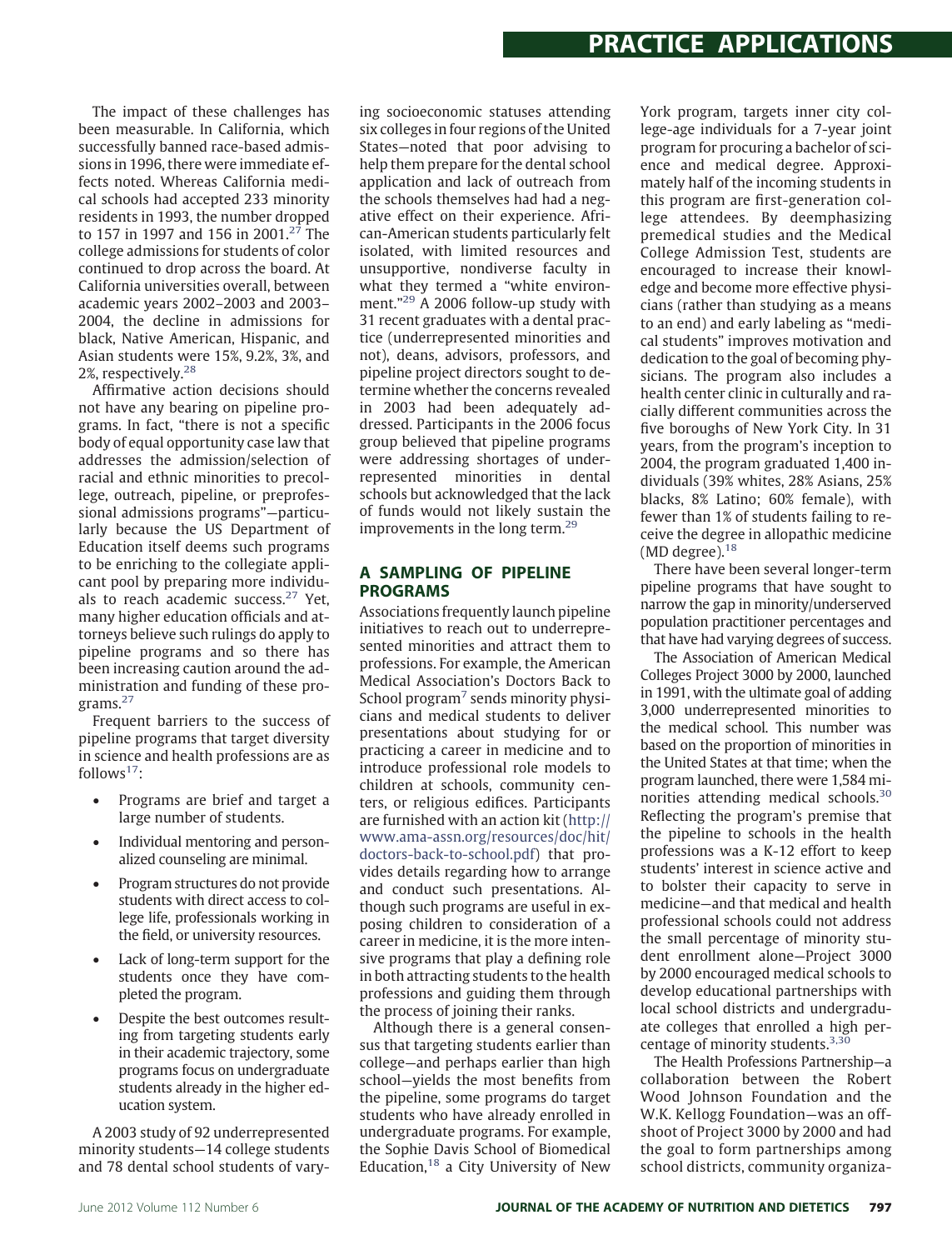#### Highlights from the University of Illinois at Chicago's School of Public Health

- . Designed a curriculum for public health, including summer programming, for students in 6th through 8th grades.
- Launched public health sciences and careers club/summer public health institute for high school students.
- Offered programs to bolster academic performance, including a precollege course for disadvantaged students accepted into the School of Public Health.

#### Outcomes in the 5 years of the School of Public Health's Program

- 50% increase in the number of black and Hispanic applicants
- 78% increase in the number of minority enrollees
- 43% increase in the number of minority graduates

<span id="page-4-0"></span>**Figure.** Details of one Health Professions Partnership Initiative program. (Source: Robert Wood Johnson Foundation[.30\)](#page-6-28)

tions, and colleges to increase minority participation in the health professions. In its 10 years (1995–2005), the program provided 3 rounds of grants to fund a total of 26 projects (see the [Figure](#page-4-0) for the outcomes in a program that targeted School of Public Health enrollment).

The initiative ultimately added approximately 2,000 minority students to the pool of students applying to a higher educational program in the health professions. Pipeline programs

toward health-related careers have been mostly successful in increasing the numbers of applicants, and sometimes matriculants, in higher education. Since 1989, pipeline programs in medicine have served 16,575 students. As of 2008, according to Association of American Medical Colleges data, the Robert Wood Johnson's Summer Medical and Dental Education and Minority Medical Education (now called Summer Medical Education) programs saw 8,903 undergraduate students (61% of the total 14,615 students) apply to medical school and 64% of applicants accepted. $4$  However, it must be emphasized that increasing the number of medical school applicants and accepted students is not in itself the end-goal. A postprogram assessment of the Health Professions Partnership Initiative concluded that although it seemed that gains were made, it was not possible to conclusively identify whether the programs would successfully achieve the ultimate goal—namely, adding minorities to the workforce*.* [30](#page-6-28)

The US Department of Health and Human Services in fiscal year 2011 launched its own initiative, intended to end racial and ethnic health disparities that includes \$2.1 million in grants for three groups to be used toward recruitment of undergraduate students from underserved communities to pursue study toward careers in public health and biomedical sciences.<sup>5,6,31</sup> The Health Careers Opportunity Program expects grantees to use innovative strategies developed by the Health Resources and Services Administration to expand outreach, mentoring, and early educational opportunities for underrepresented minorities in schools of medicine, dentistry, allied health, pharmacy, and public health, as well as graduate programs in behavioral/mental health.<sup>5,31</sup>

Launched in 1988, the Stanford Med-ical Youth Science Program<sup>[17](#page-6-15)</sup> provides an excellent example of an effective pipeline program, as it targets students before they graduate high school and it includes some of the pipeline program features that are most crucial for success.

This summer residential program premised on the belief that there are many low-income students who want to pursue studies in the health sciences but lack adequate, requisite resources—provides academic enrichment, personalized guidance, and long-term support for low-income and underrepresented minority students (high school juniors and seniors). Applicants to this program must come from low-income households, and priority is given to first-generation college students who lack role models and have "shown resiliency in the face of personal hardship." (Determination of low-income status is based on education and occupation of the parent or guardian, family income and number of individuals it supports, and cost of living.) These students, however, are not required to be persons of color or to belong to an ethnic minority group. Among the students who participated in this program from its inception through 2005 (n-405), 33.3% were Latino, 26.7% were Southeast and East Asian, 21.7% were black, 7.2% white, 7.2% "other," and 4.0% Native American. Staffed by Stanford students who serve as counselors, teachers, and role models, the program offers a two-student to one staff person ratio.<sup>17</sup>

Key features of the program include the following: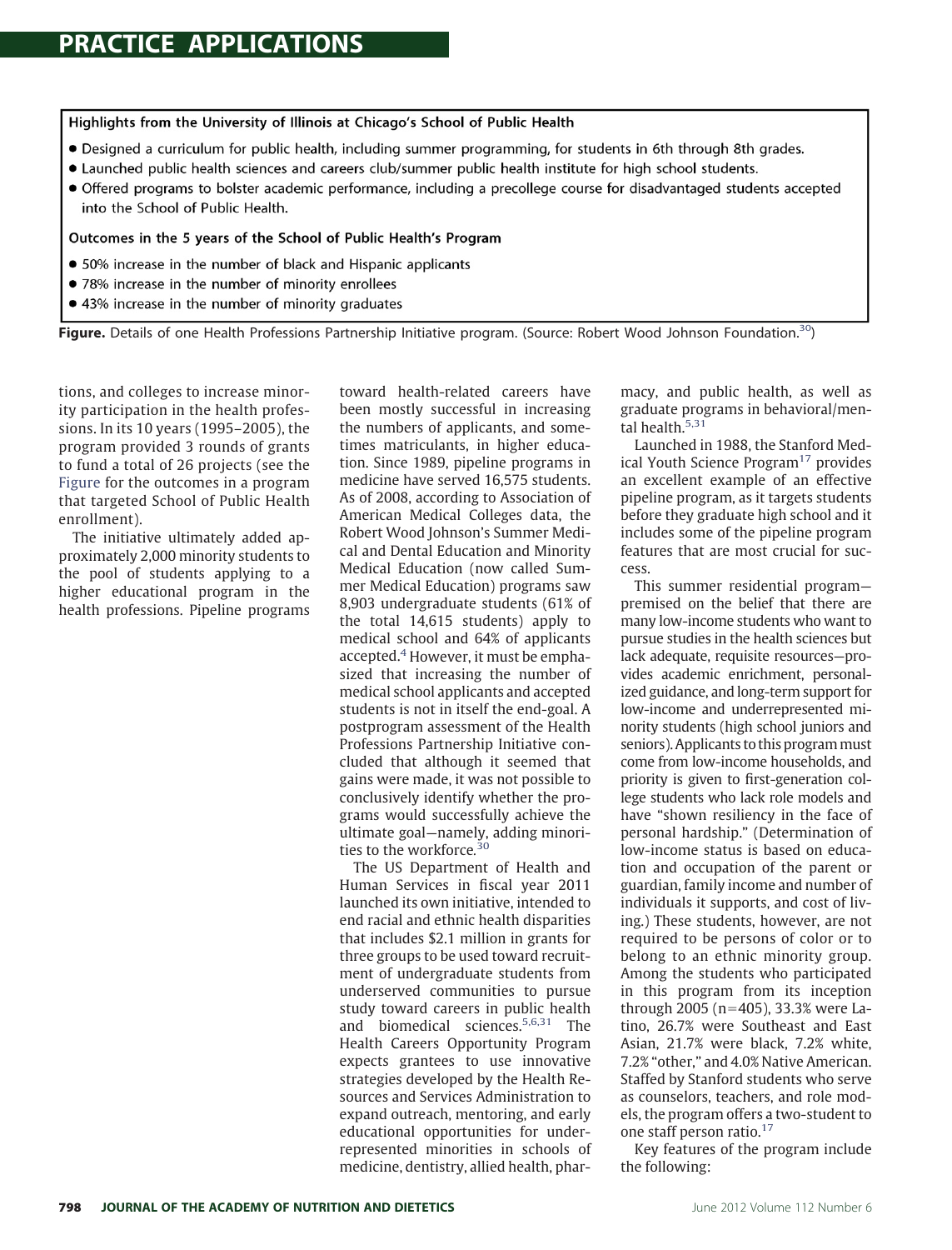- personalized college admissions preparation and career counseling;
- exposure to college life;
- weekly meetings with a Stanford medical student, graduate student, or health professional of a similar ethnic and socioeconomic background;
- weekend field trips to cultural events and prominent universities and laboratories;
- direct interaction and apprenticeships with role models; and
- granting of 10 high school units of credit in physiology

Part of this program's success lies in its long-term support of the students who attend. Letters of recommendation for college and jobs, assistance in seeking out scholarships and research apprenticeships, and personal support in times of difficult personal challenges are part of the program experience.

Proving a success rate for pipeline programs, in general, is very difficult because limited funds translate to limited resources to conduct follow-up over the long term. However, because the Stanford program is dedicated to developing strong student–staff relationships and maintaining detailed databases of contact information, student outcomes have been recorded. All 405 Stanford program participants from 1988 to 2005 graduated high school, 99% went on to attend a 2-year or 4-year college, and 52% had graduated from or were attending medical/graduate school[.17](#page-6-15)

Pipeline programs have also been attempted in dietetics. The Nutrition Discovery Experience at Saint Louis University (SLU) in St Louis, MO—funded by the Academy's Diversity Grant in 2009—was a one-time summer program developed by Lori A. Jones, MPH, MS, RD, LD, in the Department of Nutrition and Dietetics at SLU, in collaboration with the Department of Nutrition and Dietetics (the program was modeled on a similar program developed by SLU's medical school). Administrators of the program were hoping to recruit 10 high school students who had just completed their junior year and ideally who were minority and/or male (in concert with how the Academy defined diversity at the time), although all interested parties were welcome to apply.

The program ultimately hosted five students—four of minority status and one not, three students finishing their junior year and two about to enter junior year. During a 2-week period, students spent half-days at SLU's Doisy College of Health Science, participating in informative and hands-on activities to expose them to the work of an RD, such as the following:

- baked muffins using three different techniques to explore food science;
- prepared food items for meal service;
- toured a hospital with a clinical RD;
- developed their own "Got Milk?" campaigns while working with a community dietitian;
- viewed a cadaver organ dissection to witness and understand how poor diet and unhealthful lifestyle affect the body;
- toured the school's garden with the master gardener to learn about herbs;
- cultured bacteria samples in a laboratory to identify bacteria on foodservice surfaces; and
- listened to presentations from specialist RDs, such as a sports nutritionist who is an RD, a chef who was an RD, and a master gardener who was also an RD.

Jones' premise in developing this program was in line with the results of previous surveys regarding minorities selecting dietetics as a career. "They were unfamiliar with dietetics as a profession, which limited their consideration of it as a major in college." Although it was a successful program— Jones notes that the students enjoyed the experience overall and developed a better understanding, and thus a more favorable opinion, of dietetics as a career—follow-up with participants revealed that none of the students selected SLU for college nor nutrition as a major at the institutions they did attend.

Jones believes that a major challenge to the pipeline's effectiveness is timing. "Junior year is too late to plant this seed," she says. "We need to get them thinking about dietetics earlier and ensure their coursework is preparatory." This view echoes the sentiment of other groups that have offered pipeline programming. One of the major conclusions of the Health Professions Partnership Initiative was that interventions targeting high school and college-age students may be too late. $31$  Although it was a one-time offering, Jones is currently working on a proposal to build the program's capacity and modify the format, including targeting it to a slightly younger age group.

# **CONCLUSION**

The Health Professions Partnership Initiative identified some crucial lessons learned with regard to the potential success or failure of a pipeline program and partnership<sup>30</sup>:

- define goals and objectives clearly and ensure they have stakeholder consensus;
- develop a strategic plan that is implemented from day 1 of the program;
- investigate multiple funding sources to meet the program needs;
- specify the role each partnering institution will have while allowing for flexibility as changing needs of the program may present later;
- engage students in the pipeline as early as possible; and
- focus efforts on structured activities for small, clearly identified student cohorts.

As noted earlier in this article, "diversity" defined as belonging to a racial or ethnic minority group is quite narrow, and therefore the objective is not best served if "clearly identified student cohorts" are defined as "blacks" or "Asians" or similar. Flexibility in how "underrepresented" is defined is key. The Association of American Medical Colleges—in response to anti-affirmative action rulings that thwarted the success of Project 3000 by 2000—modified its definition of "underrepresentation" as applying to narrowly defined (ethnic and racial) groups to allow for continual evolution that "accommodates including and removing under-